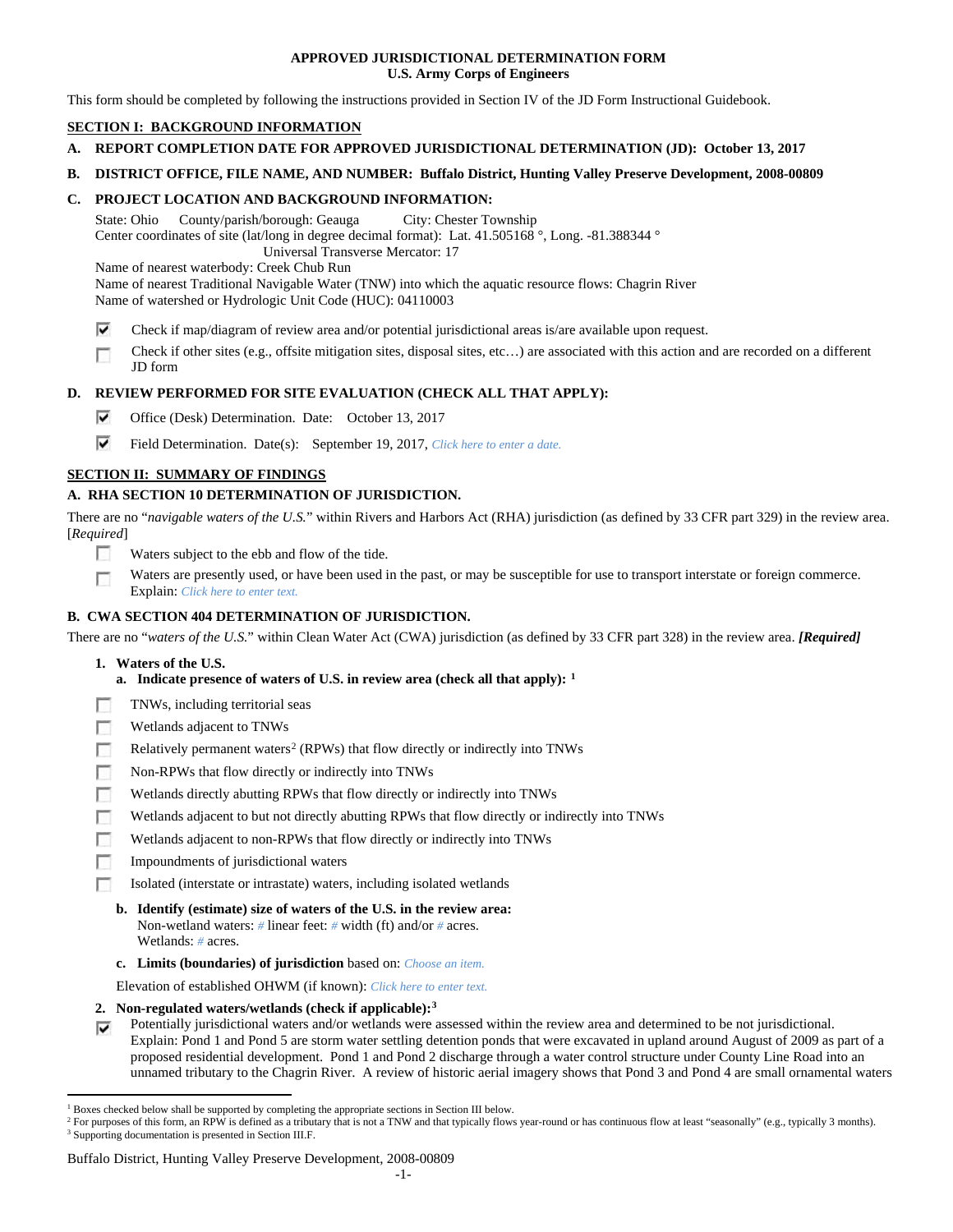that were excavated in dry upland between 1962 and 1970. Pond 3 and Pond 4 first appear on the 1971 USGS Topographic map. Pond 2 is a small ornamental pond that first appears on a 2000 aerial image. None of the ponds on-site in-line with a stream channel. 33 CFR 328.3 (b)(4) (ii) states that Artificial, constructed lakes and ponds created in dry land such as farm and stock watering ponds, irrigation ponds, settling basins, fields flooded for rice growing, log cleaning ponds, or cooling ponds and 33 CFR 328.3 (b)(4) (iv) states that small ornamental waters created in dry land are not waters of the United States and therefore are not regulated aquatic features. Wetland B, a fringe wetland that it is rooted below the ordinary high water mark of Pond 3, is not regulated because Wetland B is a part of the openwater pond and does not extend outside above the ordinary high water mark of Pond 3.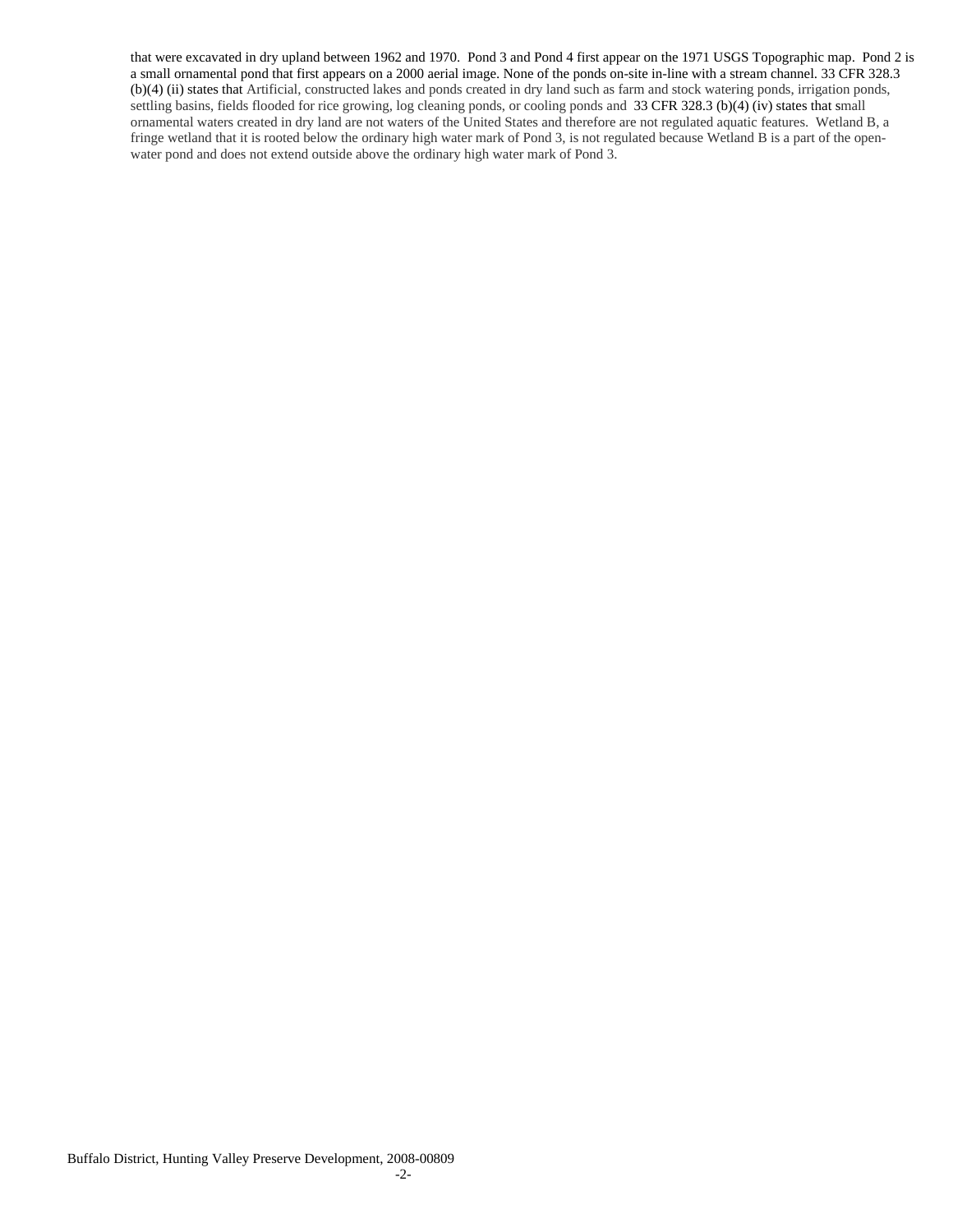### **SECTION III: CWA ANALYSIS**

## **A. TNWs AND WETLANDS ADJACENT TO TNWs**

**The agencies will assert jurisdiction over TNWs and wetlands adjacent to TNWs. If the aquatic resource is a TNW, complete Section III.A.1 and Section III.D.1. only; if the aquatic resource is a wetland adjacent to a TNW, complete Sections III.A.1 and 2 and Section III.D.1.; otherwise, see Section III.B below**.

- **1. TNW**  Identify TNW: *Click here to enter text.*
	- Summarize rationale supporting determination: *Click here to enter text.*
- **2. Wetland adjacent to TNW** Summarize rationale supporting conclusion that wetland is "adjacent": *Click here to enter text.*

# **B. CHARACTERISTICS OF TRIBUTARY (THAT IS NOT A TNW) AND ITS ADJACENT WETLANDS (IF ANY):**

**This section summarizes information regarding characteristics of the tributary and its adjacent wetlands, if any, and it helps determine whether or not the standards for jurisdiction established under Rapanos have been met.** 

**The agencies will assert jurisdiction over non-navigable tributaries of TNWs where the tributaries are "relatively permanent waters" (RPWs), i.e. tributaries that typically flow year-round or have continuous flow at least seasonally (e.g., typically 3 months). A wetland that directly abuts an RPW is also jurisdictional. If the aquatic resource is not a TNW, but has year-round (perennial) flow, skip to Section III.D.2. If the aquatic resource is a wetland directly abutting a tributary with perennial flow, skip to Section III.D.4.**

**A wetland that is adjacent to but that does not directly abut an RPW requires a significant nexus evaluation. Corps districts and EPA regions will include in the record any available information that documents the existence of a significant nexus between a relatively permanent tributary that is not perennial (and its adjacent wetlands if any) and a traditional navigable water, even though a significant nexus finding is not required as a matter of law.**

**If the waterbody[4](#page-2-0) is not an RPW, or a wetland directly abutting an RPW, a JD will require additional data to determine if the waterbody has a significant nexus with a TNW. If the tributary has adjacent wetlands, the significant nexus evaluation must consider the tributary in combination with all of its adjacent wetlands. This significant nexus evaluation that combines, for analytical purposes, the tributary and all of its adjacent wetlands is used whether the review area identified in the JD request is the tributary, or its adjacent wetlands, or both. If the JD covers a tributary with adjacent wetlands, complete Section III.B.1 for the tributary, Section III.B.2 for any onsite wetlands, and Section III.B.3 for all wetlands adjacent to that tributary, both onsite and offsite. The determination whether a significant nexus exists is determined in Section III.C below.**

**1. Characteristics of non-TNWs that flow directly or indirectly into TNW**

**(i) General Area Conditions:**

Watershed size: *# Choose an item.* Drainage area: *# Choose an item.*

Average annual rainfall: *#* inches Average annual snowfall: *#* inches

### **(ii) Physical Characteristics:**

- (a) Relationship with TNW:
	- Tributary flows directly into TNW.

n Tributary flows through *Choose an item.* tributaries before entering TNW.

Project waters are *Choose an item.* river miles from TNW. Project waters are *Choose an item.* river miles from RPW. Project waters are *Choose an item.* aerial (straight) miles from TNW. Project waters are *Choose an item.* aerial (straight) miles from RPW. Project waters cross or serve as state boundaries. Explain: *Click here to enter text.*

Identify flow route to TNW[5:](#page-2-1) *Click here to enter text.* Tributary stream order, if known: *Click here to enter text.*

(b) General Tributary Characteristics (check all that apply):

**Tributary** is: Natural

- $\sim$ Artificial (man-made). Explain: *Click here to enter text.*
- Manipulated (man-altered). Explain: *Click here to enter text.*

Buffalo District, Hunting Valley Preserve Development, 2008-00809

<span id="page-2-1"></span><span id="page-2-0"></span> <sup>4</sup> Note that the Instructional Guidebook contains additional information regarding swales, ditches, washes, and erosional features generally and in the arid West. <sup>5</sup> Flow route can be described by identifying, e.g., tributary a, which flows through the review area, to flow into tributary b, which then flows into TNW.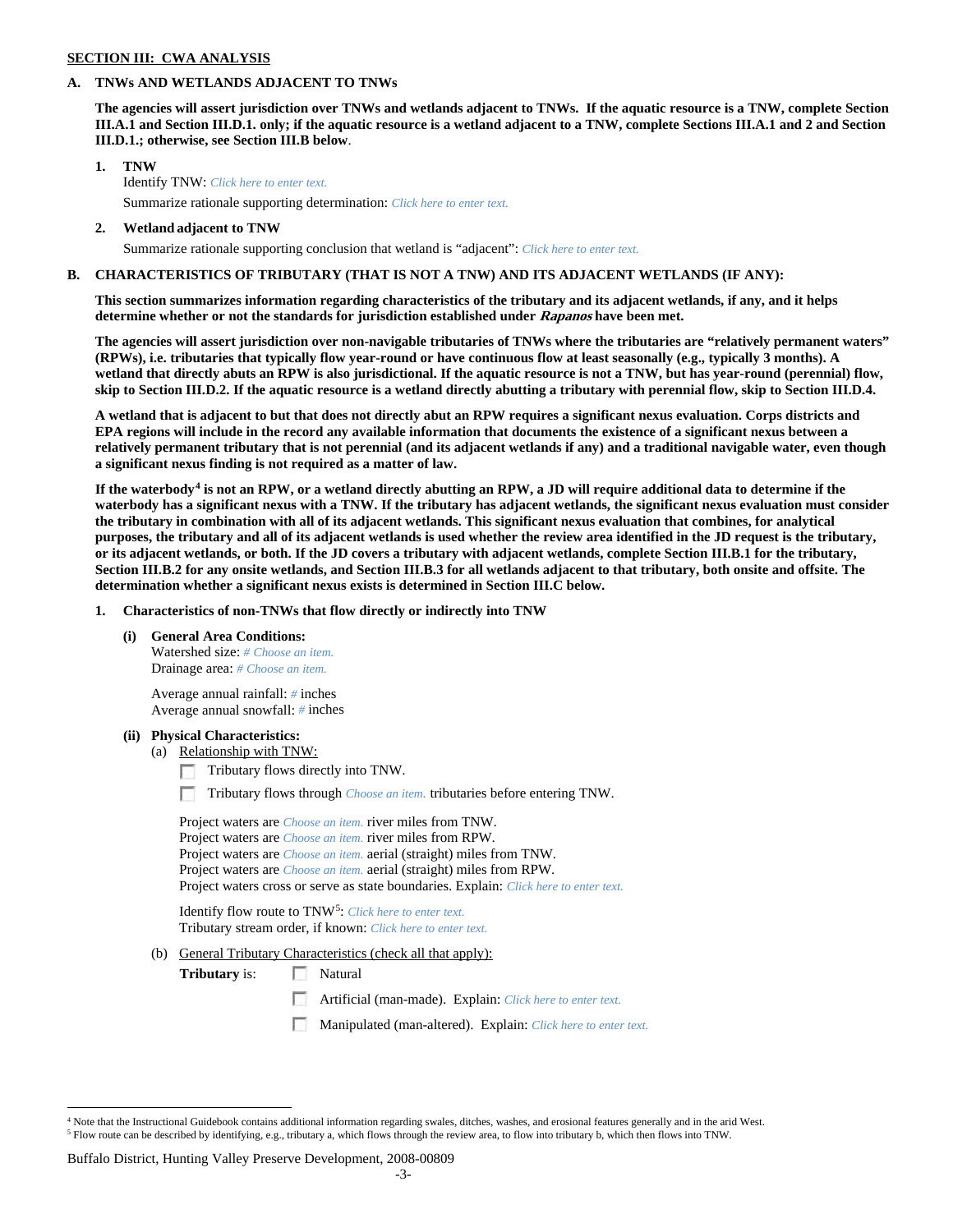|                                                                                                                                                                                                                                                                 | <b>Tributary</b> properties with respect to top of bank (estimate):<br>Average width: $#$ feet<br>Average depth: $#$ feet<br>Average side slopes: Choose an item.                                                                                                                   |                                                                                                                                          |     |                                                                             |             |                    |  |                                                                                                                                                        |  |  |  |  |  |
|-----------------------------------------------------------------------------------------------------------------------------------------------------------------------------------------------------------------------------------------------------------------|-------------------------------------------------------------------------------------------------------------------------------------------------------------------------------------------------------------------------------------------------------------------------------------|------------------------------------------------------------------------------------------------------------------------------------------|-----|-----------------------------------------------------------------------------|-------------|--------------------|--|--------------------------------------------------------------------------------------------------------------------------------------------------------|--|--|--|--|--|
|                                                                                                                                                                                                                                                                 | Primary tributary substrate composition (check all that apply):                                                                                                                                                                                                                     |                                                                                                                                          |     |                                                                             |             |                    |  |                                                                                                                                                        |  |  |  |  |  |
|                                                                                                                                                                                                                                                                 |                                                                                                                                                                                                                                                                                     | <b>Silts</b>                                                                                                                             |     | Sands                                                                       |             |                    |  | Concrete                                                                                                                                               |  |  |  |  |  |
|                                                                                                                                                                                                                                                                 |                                                                                                                                                                                                                                                                                     | Cobbles                                                                                                                                  | ю   | Gravel                                                                      |             |                    |  | Muck                                                                                                                                                   |  |  |  |  |  |
|                                                                                                                                                                                                                                                                 |                                                                                                                                                                                                                                                                                     | Bedrock                                                                                                                                  | LS. | Vegetation. Type/% cover: Click here to enter text.                         |             |                    |  |                                                                                                                                                        |  |  |  |  |  |
|                                                                                                                                                                                                                                                                 | Other. Explain: Click here to enter text.                                                                                                                                                                                                                                           |                                                                                                                                          |     |                                                                             |             |                    |  |                                                                                                                                                        |  |  |  |  |  |
|                                                                                                                                                                                                                                                                 | Tributary condition/stability [e.g., highly eroding, sloughing banks]. Explain: Click here to enter text.<br>Presence of run/riffle/pool complexes. Explain: Click here to enter text.<br>Tributary geometry: Choose an item.<br>Tributary gradient (approximate average slope): #% |                                                                                                                                          |     |                                                                             |             |                    |  |                                                                                                                                                        |  |  |  |  |  |
| $(c)$ Flow:<br>Tributary provides for: Choose an item.<br>Estimate average number of flow events in review area/year: Choose an item.<br>Describe flow regime: Click here to enter text.<br>Other information on duration and volume: Click here to enter text. |                                                                                                                                                                                                                                                                                     |                                                                                                                                          |     |                                                                             |             |                    |  |                                                                                                                                                        |  |  |  |  |  |
|                                                                                                                                                                                                                                                                 |                                                                                                                                                                                                                                                                                     |                                                                                                                                          |     | Surface flow is: Choose an item. Characteristics: Click here to enter text. |             |                    |  |                                                                                                                                                        |  |  |  |  |  |
|                                                                                                                                                                                                                                                                 |                                                                                                                                                                                                                                                                                     | Subsurface flow: Choose an item. Explain findings: Click here to enter text.<br>Dye (or other) test performed: Click here to enter text. |     |                                                                             |             |                    |  |                                                                                                                                                        |  |  |  |  |  |
|                                                                                                                                                                                                                                                                 | Tributary has (check all that apply):<br>$\Box$ Bed and banks                                                                                                                                                                                                                       |                                                                                                                                          |     |                                                                             |             |                    |  |                                                                                                                                                        |  |  |  |  |  |
|                                                                                                                                                                                                                                                                 |                                                                                                                                                                                                                                                                                     | $\Box$ OHWM <sup>6</sup> (check all indicators that apply):                                                                              |     |                                                                             |             |                    |  |                                                                                                                                                        |  |  |  |  |  |
|                                                                                                                                                                                                                                                                 |                                                                                                                                                                                                                                                                                     |                                                                                                                                          |     | $\Box$ clear, natural line impressed on the bank $\Box$                     |             |                    |  | the presence of litter and debris                                                                                                                      |  |  |  |  |  |
|                                                                                                                                                                                                                                                                 |                                                                                                                                                                                                                                                                                     | changes in the character of soil                                                                                                         |     |                                                                             |             |                    |  | destruction of terrestrial vegetation                                                                                                                  |  |  |  |  |  |
|                                                                                                                                                                                                                                                                 | $\Box$                                                                                                                                                                                                                                                                              | shelving                                                                                                                                 |     |                                                                             | <b>Fill</b> |                    |  | the presence of wrack line                                                                                                                             |  |  |  |  |  |
|                                                                                                                                                                                                                                                                 |                                                                                                                                                                                                                                                                                     |                                                                                                                                          |     | vegetation matted down, bent, or absent $\Box$                              |             | sediment sorting   |  |                                                                                                                                                        |  |  |  |  |  |
|                                                                                                                                                                                                                                                                 |                                                                                                                                                                                                                                                                                     | leaf litter disturbed or washed away                                                                                                     |     |                                                                             |             | scour              |  |                                                                                                                                                        |  |  |  |  |  |
|                                                                                                                                                                                                                                                                 |                                                                                                                                                                                                                                                                                     | sediment deposition                                                                                                                      |     |                                                                             |             |                    |  | multiple observed or predicted flow events                                                                                                             |  |  |  |  |  |
|                                                                                                                                                                                                                                                                 | L.                                                                                                                                                                                                                                                                                  | water staining                                                                                                                           |     |                                                                             |             |                    |  | abrupt change in plant community Click here to enter text.                                                                                             |  |  |  |  |  |
|                                                                                                                                                                                                                                                                 |                                                                                                                                                                                                                                                                                     | other (list): Click here to enter text.                                                                                                  |     |                                                                             |             |                    |  |                                                                                                                                                        |  |  |  |  |  |
|                                                                                                                                                                                                                                                                 | Discontinuous OHWM. <sup>7</sup> Explain: Click here to enter text.                                                                                                                                                                                                                 |                                                                                                                                          |     |                                                                             |             |                    |  |                                                                                                                                                        |  |  |  |  |  |
|                                                                                                                                                                                                                                                                 |                                                                                                                                                                                                                                                                                     | $\Box$ High Tide Line indicated by:                                                                                                      |     |                                                                             |             |                    |  | If factors other than the OHWM were used to determine lateral extent of CWA jurisdiction (check all that apply):<br>Mean High Water Mark indicated by: |  |  |  |  |  |
|                                                                                                                                                                                                                                                                 | $\sim$                                                                                                                                                                                                                                                                              | oil or scum line along shore objects                                                                                                     |     |                                                                             |             |                    |  | survey to available datum;                                                                                                                             |  |  |  |  |  |
|                                                                                                                                                                                                                                                                 | FЛ                                                                                                                                                                                                                                                                                  |                                                                                                                                          |     | fine shell or debris deposits (foreshore)                                   | <b>I</b> in | physical markings; |  |                                                                                                                                                        |  |  |  |  |  |
|                                                                                                                                                                                                                                                                 | П                                                                                                                                                                                                                                                                                   | physical markings/characteristics                                                                                                        |     |                                                                             | $\Box$      |                    |  | vegetation lines/changes in vegetation types.                                                                                                          |  |  |  |  |  |
|                                                                                                                                                                                                                                                                 |                                                                                                                                                                                                                                                                                     | tidal gauges                                                                                                                             |     |                                                                             |             |                    |  |                                                                                                                                                        |  |  |  |  |  |
|                                                                                                                                                                                                                                                                 | L.                                                                                                                                                                                                                                                                                  | other (list): Click here to enter text.                                                                                                  |     |                                                                             |             |                    |  |                                                                                                                                                        |  |  |  |  |  |
|                                                                                                                                                                                                                                                                 | <b>Chemical Characteristics:</b>                                                                                                                                                                                                                                                    |                                                                                                                                          |     |                                                                             |             |                    |  | Characterize tributary (e.g., water color is clear, discolored, oily film; water quality; general watershed characteristics, etc.).                    |  |  |  |  |  |

Explain: *Click here to enter text.*

Identify specific pollutants, if known: *Click here to enter text.*

**(iii)** 

<span id="page-3-0"></span> <sup>6</sup> <sup>6</sup>A natural or man-made discontinuity in the OHWM does not necessarily sever jurisdiction (e.g., where the stream temporarily flows underground, or where the OHWM has been removed by development or agricultural practices). Where there is a break in the OHWM that is unrelated to the waterbody's flow regime (e.g., flow over a rock outcrop or through a culvert), the agencies will look for indicators of flow above and below the break. 7 Ibid.

<span id="page-3-1"></span>Buffalo District, Hunting Valley Preserve Development, 2008-00809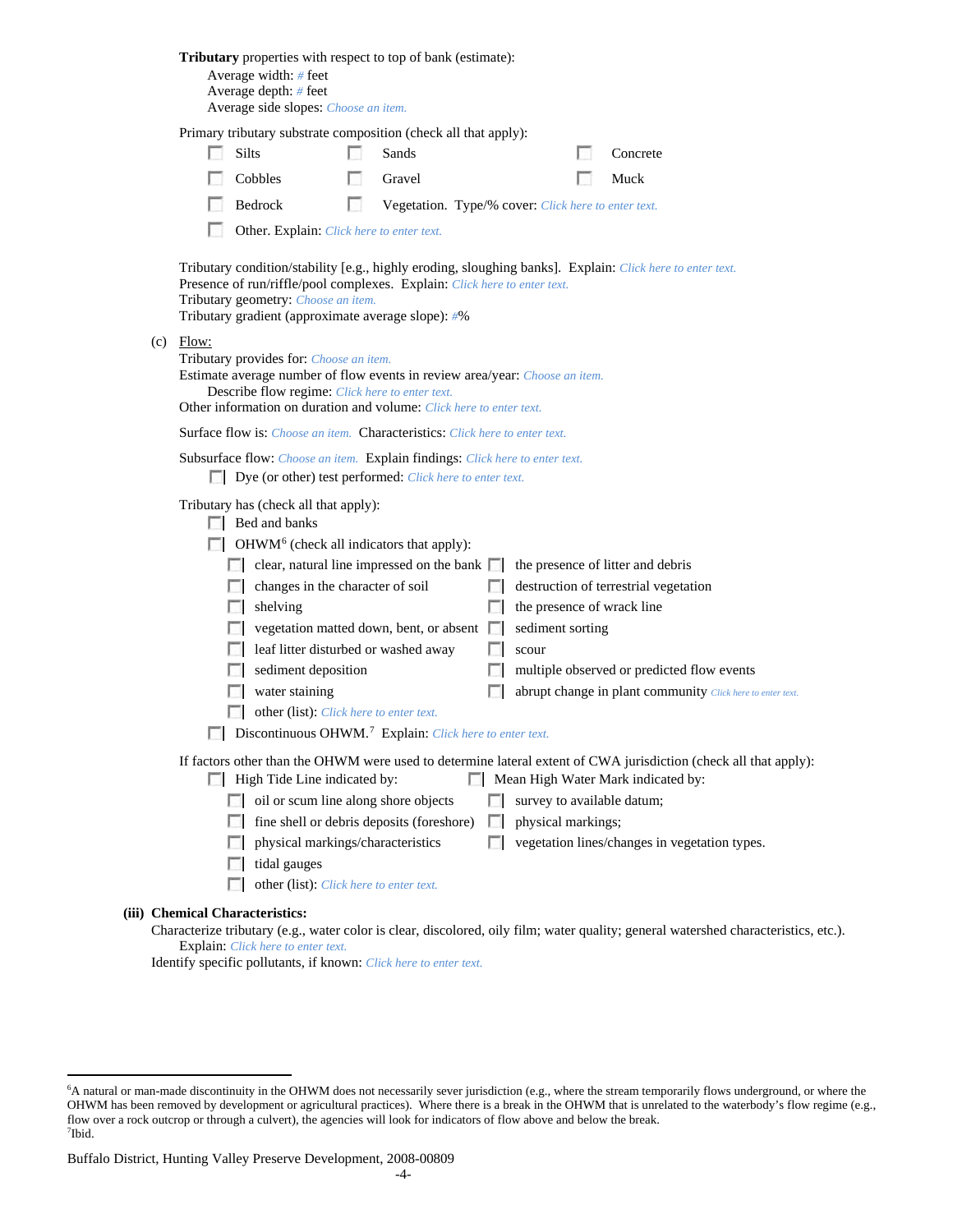## **(iv) Biological Characteristics. Channel supports (check all that apply):**

- Riparian corridor. Characteristics (type, average width): *Click here to enter text.*
- Wetland fringe. Characteristics: *Click here to enter text.*
- **Habitat for:** 
	- Federally Listed species. Explain findings: *Click here to enter text.*
	- Fish/spawn areas. Explain findings: *Click here to enter text.*
	- п Other environmentally-sensitive species. Explain findings: *Click here to enter text.*
	- $\sim$ Aquatic/wildlife diversity. Explain findings: *Click here to enter text.*

#### **2. Characteristics of wetlands adjacent to non-TNW that flow directly or indirectly into TNW**

### **(i) Physical Characteristics:**

- (a) General Wetland Characteristics:
	- Properties:

Wetland size: *#* acres Wetland type. Explain: *Click here to enter text.*

Wetland quality. Explain: *Click here to enter text.*

Project wetlands cross or serve as state boundaries. Explain: *Click here to enter text.*

(b) General Flow Relationship with Non-TNW: Flow is: *Choose an item.* Explain: *Click here to enter text.*

Surface flow is: *Choose an item.* Characteristics: *Click here to enter text.*

Subsurface flow: *Choose an item.* Explain findings: *Click here to enter text.*

Dye (or other) test performed: *Click here to enter text.*

#### (c) Wetland Adjacency Determination with Non-TNW:

- $\Box$  Directly abutting
- Not directly abutting
	- **COLLEGE** Discrete wetland hydrologic connection. Explain: *Click here to enter text.*
	- Ecological connection. Explain: *Click here to enter text.* **The Company**
	- E. Separated by berm/barrier. Explain: *Click here to enter text.*
- (d) Proximity (Relationship) to TNW

Project wetlands are *Choose an item.* river miles from TNW. Project waters are *Choose an item.* aerial (straight) miles from TNW. Flow is from: *Choose an item.* Estimate approximate location of wetland as within the *Choose an item.* floodplain.

#### **(ii) Chemical Characteristics:**

Characterize wetland system (e.g., water color is clear, brown, oil film on surface; water quality; general watershed characteristics; etc.). Explain: *Click here to enter text.*

Identify specific pollutants, if known: *Click here to enter text.*

### **(iii) Biological Characteristics. Wetland supports (check all that apply):**

- Riparian buffer. Characteristics (type, average width): *Click here to enter text.*
- Vegetation type/percent cover. Explain: *Click here to enter text.*
- **Habitat for:** 
	- Federally Listed species. Explain findings: *Click here to enter text*.
	- Fish/spawn areas. Explain findings: *Click here to enter text*.
	- Other environmentally-sensitive species. Explain findings: *Click here to enter text.*
	- Aquatic/wildlife diversity. Explain findings: *Click here to enter text.*

#### **3. Characteristics of all wetlands adjacent to the tributary (if any)**

All wetland(s) being considered in the cumulative analysis: *Choose an item.* Approximately (*#*) acres in total are being considered in the cumulative analysis.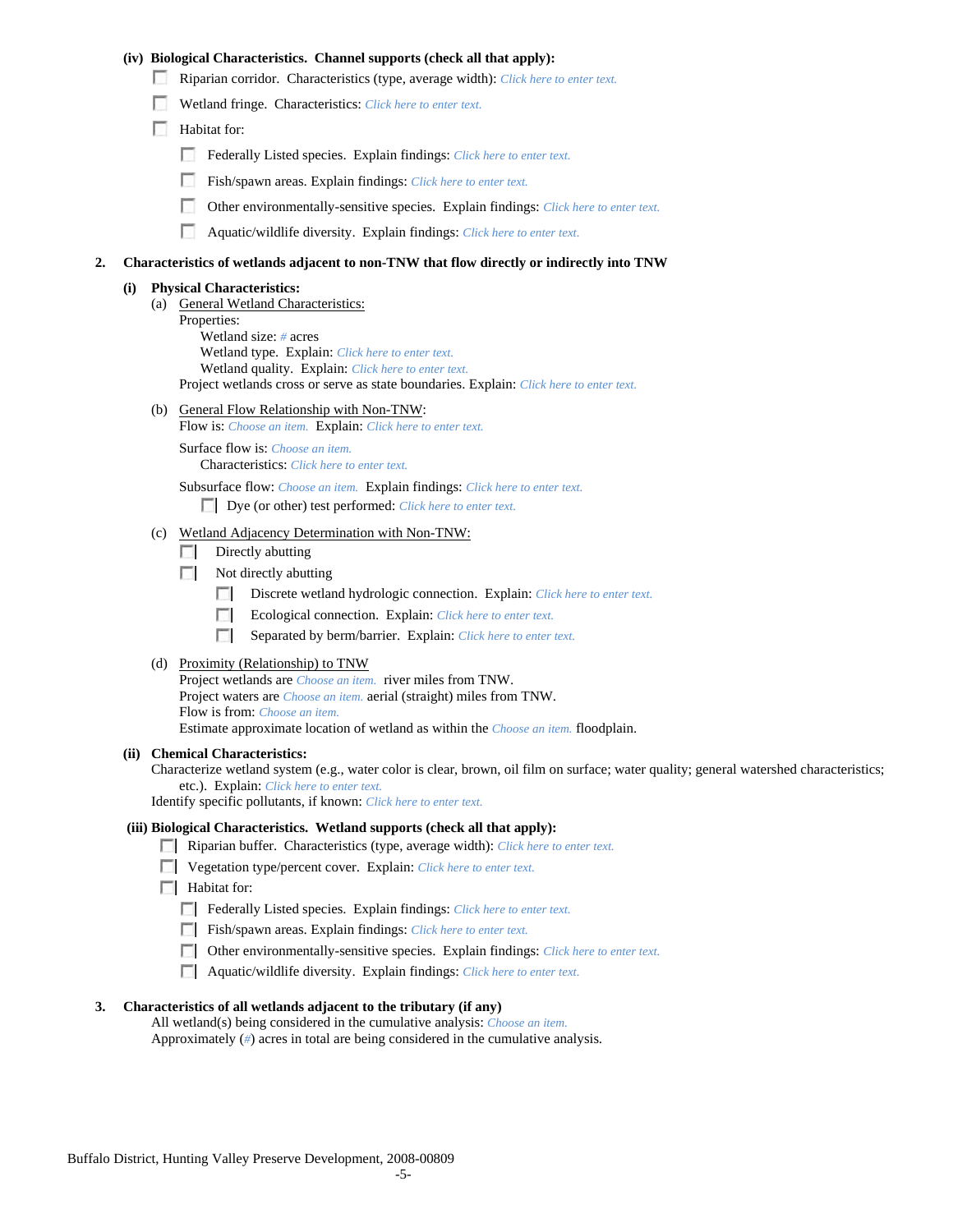For each wetland, specify the following:

| Directly abuts? $(Y/N)$ | Size (in acres) | Directly abuts? $(Y/N)$ | Size (in acres) |
|-------------------------|-----------------|-------------------------|-----------------|
|                         |                 | Y/N                     |                 |
| Y/N                     |                 | Y/N                     |                 |
| Y/N                     |                 | Y/N                     |                 |
| Y/N                     |                 | Y/N                     |                 |

Summarize overall biological, chemical and physical functions being performed: *Click here to enter text.*

# **C. SIGNIFICANT NEXUS DETERMINATION**

**A significant nexus analysis will assess the flow characteristics and functions of the tributary itself and the functions performed by any wetlands adjacent to the tributary to determine if they significantly affect the chemical, physical, and biological integrity of a TNW. For each of the following situations, a significant nexus exists if the tributary, in combination with all of its adjacent wetlands, has more than a speculative or insubstantial effect on the chemical, physical and/or biological integrity of a TNW. Considerations when evaluating significant nexus include, but are not limited to the volume, duration, and frequency of the flow of water in the tributary and its proximity to a TNW, and the functions performed by the tributary and all its adjacent wetlands. It is not appropriate to determine significant nexus based solely on any specific threshold of distance (e.g. between a tributary and its adjacent wetland or between a tributary and the TNW). Similarly, the fact an adjacent wetland lies within or outside of a floodplain is not solely determinative of significant nexus.** 

### **Draw connections between the features documented and the effects on the TNW, as identified in the** *Rapanos* **Guidance and discussed in the Instructional Guidebook. Factors to consider include, for example:**

- Does the tributary, in combination with its adjacent wetlands (if any), have the capacity to carry pollutants or flood waters to TNWs, or to reduce the amount of pollutants or flood waters reaching a TNW?
- Does the tributary, in combination with its adjacent wetlands (if any), provide habitat and lifecycle support functions for fish and other species, such as feeding, nesting, spawning, or rearing young for species that are present in the TNW?
- Does the tributary, in combination with its adjacent wetlands (if any), have the capacity to transfer nutrients and organic carbon that support downstream foodwebs?
- Does the tributary, in combination with its adjacent wetlands (if any), have other relationships to the physical, chemical, or biological integrity of the TNW?

### *Note: the above list of considerations is not inclusive and other functions observed or known to occur should be documented below:*

- **1. Significant nexus findings for non-RPW that has no adjacent wetlands and flows directly or indirectly into TNWs.** Explain findings of presence or absence of significant nexus below, based on the tributary itself, then go to Section III.D: *Click here to enter text.*
- **2. Significant nexus findings for non-RPW and its adjacent wetlands, where the non-RPW flows directly or indirectly into TNWs.**  Explain findings of presence or absence of significant nexus below, based on the tributary in combination with all of its adjacent wetlands, then go to Section III.D: *Click here to enter text.*
- **3. Significant nexus findings for wetlands adjacent to an RPW but that do not directly abut the RPW.** Explain findings of presence or absence of significant nexus below, based on the tributary in combination with all of its adjacent wetlands, then go to Section III.D: *Click here to enter text.*

# **D. DETERMINATIONS OF JURISDICTIONAL FINDINGS. THE SUBJECT WATERS/WETLANDS ARE (CHECK ALL THAT APPLY):**

- **1. TNWs and Adjacent Wetlands.** Check all that apply and provide size estimates in review area:
	- TNWs: *#* linear feet *#* width (ft), Or, *#* acres.
	- Wetlands adjacent to TNWs: # acres.

# **2. RPWs that flow directly or indirectly into TNWs.**

- Tributaries of TNWs where tributaries typically flow year-round are jurisdictional. Provide data and rationale indicating that tributary is perennial: *Click here to enter text.*.
- Tributaries of TNW where tributaries have continuous flow "seasonally" (e.g., typically three months each year) are jurisdictional. Data supporting this conclusion is provided at Section III.B. Provide rationale indicating that tributary flows seasonally: *Click here to enter text.*.

Provide estimates for jurisdictional waters in the review area (check all that apply):

- Tributary waters: # linear feet # width (ft).
- Other non-wetland waters: *#* acres.

Identify type(s) of waters: *Click here to enter text.*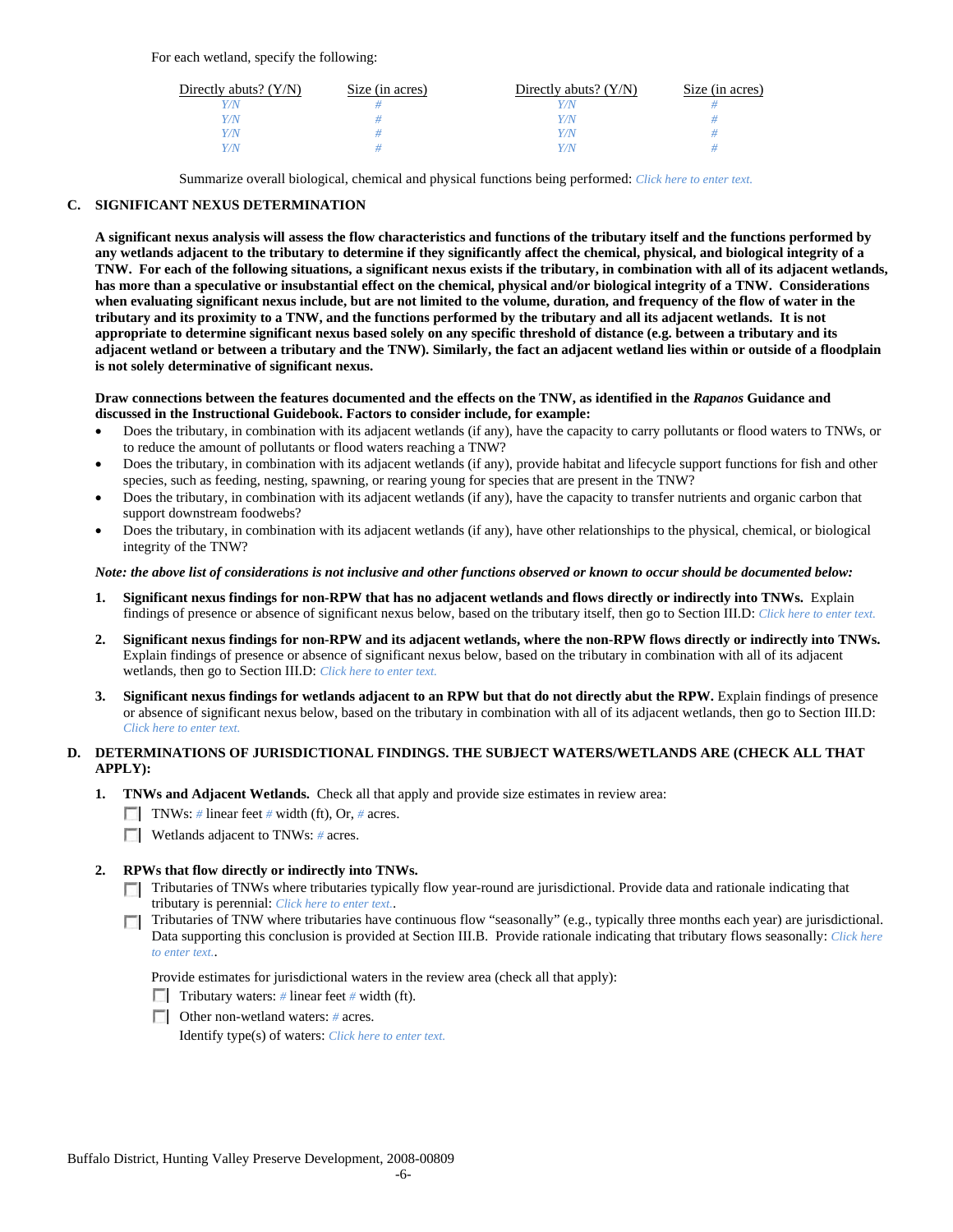### **3. Non-RPWs[8](#page-6-0) that flow directly or indirectly into TNWs.**

Waterbody that is not a TNW or an RPW, but flows directly or indirectly into a TNW, and it has a significant nexus with a TNW is jurisdictional. Data supporting this conclusion is provided at Section III.C.

Provide estimates for jurisdictional waters within the review area (check all that apply):

- Tributary waters: # linear feet # width (ft).
- Other non-wetland waters: *#* acres. Identify type(s) of waters: *Click here to enter text.*
- **4. Wetlands directly abutting an RPW that flow directly or indirectly into TNWs.**
	- Wetlands directly abut RPW and thus are jurisdictional as adjacent wetlands.
		- Wetlands directly abutting an RPW where tributaries typically flow year-round. Provide data and rationale indicating that tributary is perennial in Section III.D.2, above. Provide rationale indicating that wetland is directly abutting an RPW: *Click here to enter text.*
		- Wetlands directly abutting an RPW where tributaries typically flow "seasonally." Provide data indicating that п tributary is seasonal in Section III.B and rationale in Section III.D.2, above. Provide rationale indicating that wetland is directly abutting an RPW: *Click here to enter text.*

Provide acreage estimates for jurisdictional wetlands in the review area: *#* acres.

- **5. Wetlands adjacent to but not directly abutting an RPW that flow directly or indirectly into TNWs.**
	- $\Box$  Wetlands that do not directly abut an RPW, but when considered in combination with the tributary to which they are adjacent and with similarly situated adjacent wetlands, have a significant nexus with a TNW are jurisidictional. Data supporting this conclusion is provided at Section III.C.

Provide acreage estimates for jurisdictional wetlands in the review area: *#* acres.

- **6. Wetlands adjacent to non-RPWs that flow directly or indirectly into TNWs.** 
	- Wetlands adjacent to such waters, and have when considered in combination with the tributary to which they are adjacent  $\overline{a}$ and with similarly situated adjacent wetlands, have a significant nexus with a TNW are jurisdictional. Data supporting this conclusion is provided at Section III.C.

Provide estimates for jurisdictional wetlands in the review area: *#* acres.

### **7. Impoundments of jurisdictional waters. [9](#page-6-1)**

As a general rule, the impoundment of a jurisdictional tributary remains jurisdictional.

- Demonstrate that impoundment was created from "waters of the U.S.," or
- Demonstrate that water meets the criteria for one of the categories presented above (1-6), or
- 匝 Demonstrate that water is isolated with a nexus to commerce (see E below).
- **E. ISOLATED [INTERSTATE OR INTRA-STATE] WATERS, INCLUDING ISOLATED WETLANDS, THE USE, DEGRADATION OR DESTRUCTION OF WHICH COULD AFFECT INTERSTATE COMMERCE, INCLUDING ANY SUCH WATERS (CHECK ALL THAT APPLY):[10](#page-6-2)**
	- which are or could be used by interstate or foreign travelers for recreational or other purposes.
	- from which fish or shellfish are or could be taken and sold in interstate or foreign commerce.
	- which are or could be used for industrial purposes by industries in interstate commerce.
	- Interstate isolated waters.Explain: *Click here to enter text.*
	- Other factors.Explain: *Click here to enter text.*

#### **Identify water body and summarize rationale supporting determination:** *Click here to enter text.*

Provide estimates for jurisdictional waters in the review area (check all that apply):

- Tributary waters: # linear feet # width (ft).
- Other non-wetland waters: *#* acres.

Identify type(s) of waters: *Click here to enter text.*

Wetlands: *#* acres.

 $\frac{1}{8}$ See Footnote # 3.

<span id="page-6-1"></span><span id="page-6-0"></span><sup>&</sup>lt;sup>9</sup> To complete the analysis refer to the key in Section III.D.6 of the Instructional Guidebook.

<span id="page-6-2"></span><sup>&</sup>lt;sup>10</sup> Prior to asserting or declining CWA jurisdiction based solely on this category, Corps Districts will elevate the action to Corps and EPA HQ for review consistent with the process described in the Corps/EPA *Memorandum Regarding CWA Act Jurisdiction Following Rapanos.*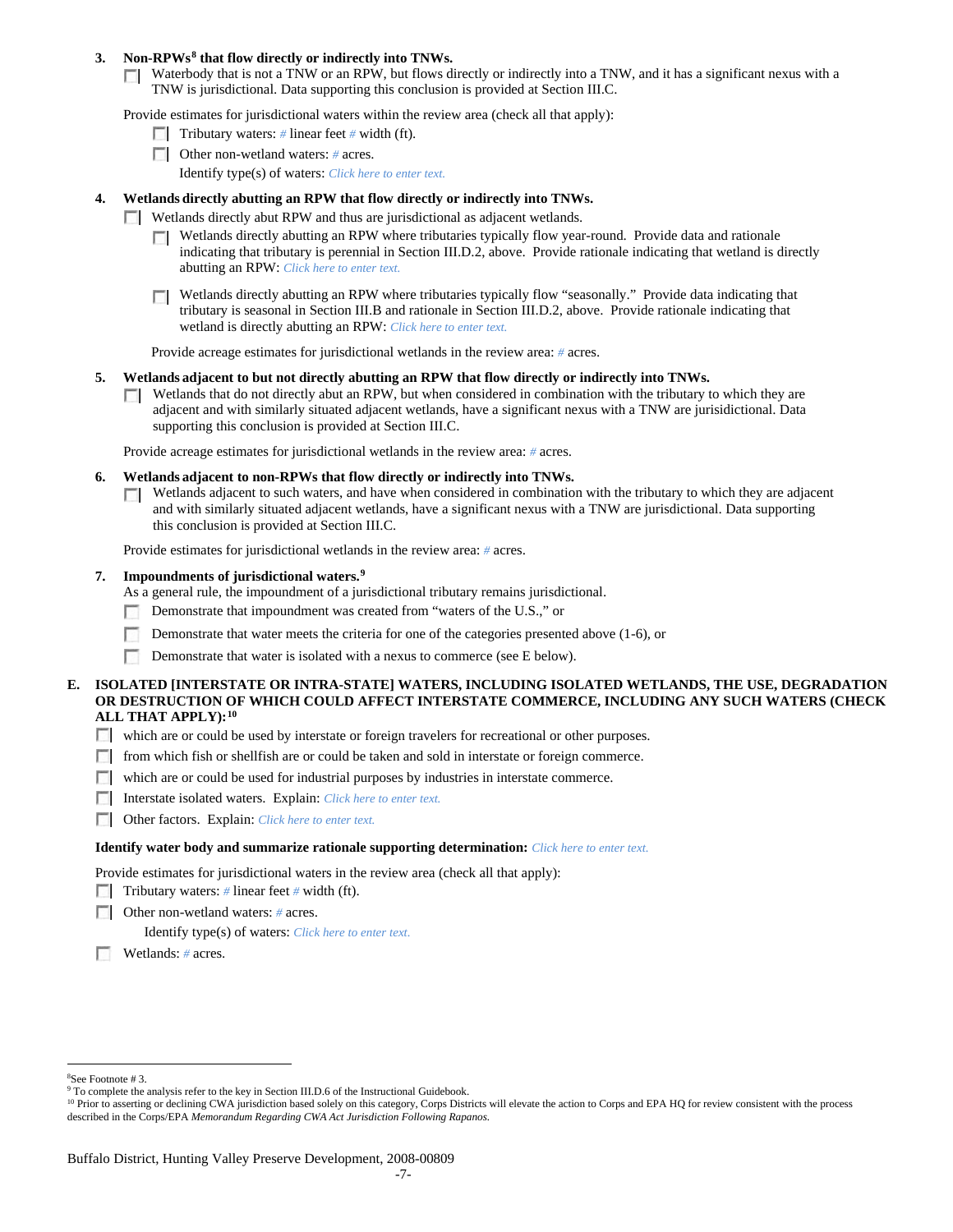# **F. NON-JURISDICTIONAL WATERS, INCLUDING WETLANDS (CHECK ALL THAT APPLY):**

| If potential wetlands were assessed within the review area, these areas did not meet the criteria in the 1987 Corps of Engineers |  |
|----------------------------------------------------------------------------------------------------------------------------------|--|
| Wetland Delineation Manual and/or appropriate Regional Supplements.                                                              |  |

- Review area included isolated waters with no substantial nexus to interstate (or foreign) commerce.
	- Prior to the Jan 2001 Supreme Court decision in "*SWANCC*," the review area would have been regulated based solely on the г "Migratory Bird Rule" (MBR).
- Waters do not meet the "Significant Nexus" standard, where such a finding is required for jurisdiction. Explain: *Click here to enter text.*
- ⊽ Other: (explain, if not covered above): See Section 1B2.

Provide acreage estimates for non-jurisdictional waters in the review area, where the sole potential basis of jurisdiction is the MBR factors (i.e., presence of migratory birds, presence of endangered species, use of water for irrigated agriculture), using best professional judgment (check all that apply):

- Non-wetland waters (i.e., rivers, streams): *#* linear feet *#* width (ft).
- Lakes/ponds: # acres.

г

 $\overline{\phantom{a}}$ 

- п Other non-wetland waters: *#* acres. List type of aquatic resource: *Click here to enter text.*.
- m. Wetlands: *#* acres.

Provide acreage estimates for non-jurisdictional waters in the review area that do not meet the "Significant Nexus" standard, where such a finding is required for jurisdiction (check all that apply):

- n Non-wetland waters (i.e., rivers, streams): *#* linear feet *#* width (ft).
- n Lakes/ponds: *#* acres.
- п Other non-wetland waters: *#* acres. List type of aquatic resource: *Click here to enter text.*.
- Wetlands: # acres.

# **SECTION IV: DATA SOURCES.**

- **A. SUPPORTING DATA. Data reviewed for JD (check all that apply -** checked items shall be included in case file and, where checked and requested, appropriately reference sources below):
	- $\nabla$  Maps, plans, plots or plat submitted by or on behalf of the applicant/consultant: Wetland Delineation Hunting Valley Preserve Development Chester Township, Geauga County, Ohio Dated August 2017.
	- Data sheets prepared/submitted by or on behalf of the applicant/consultant.
		- $\nabla$  Office concurs with data sheets/delineation report.
		- **T** Office does not concur with data sheets/delineation report.
	- Data sheets prepared by the Corps: *Click here to enter text.*
	- Corps navigable waters' study: *Click here to enter text.*
	- U.S. Geological Survey Hydrologic Atlas: USACE ORM2 Dataset
		- **V** USGS NHD data.
		- USGS 8 and 12 digit HUC maps.
	- U.S. Geological Survey map(s). Cite scale & quad name: OH-Mayfield Heights
	- USDA Natural Resources Conservation Service Soil Survey. Citation: *Click here to enter text.*
	- $\triangleright$  National wetlands inventory map(s). Cite name: OH-Mayfield Heights
	- State/Local wetland inventory map(s): *Click here to enter text.*
	- FFEMA/FIRM maps: *Click here to enter text*.
	- 100-year Floodplain Elevation is: *Click here to enter text.* (National Geodectic Vertical Datum of 1929)  $\overline{\phantom{a}}$
	- Photographs: P Aerial (Name & Date): Google Earth Pro (2017), Bing Aerial Imagery (2017), www.historicaerials.com, 1962, 1970. П
		- or  $\triangledown$  Other (Name & Date): Site Photographs submitted with the Water Delineation Report
	- Previous determination(s). File no. and date of response letter: *Click here to enter text.*  $\Box$
	- $\overline{a}$ Applicable/supporting case law: *Click here to enter text.*
	- Applicable/supporting scientific literature: *Click here to enter text.* п
	- Other information (please specify): *Click here to enter text.* п

### **B. ADDITIONAL COMMENTS TO SUPPORT JD:** *Click here to enter text.*